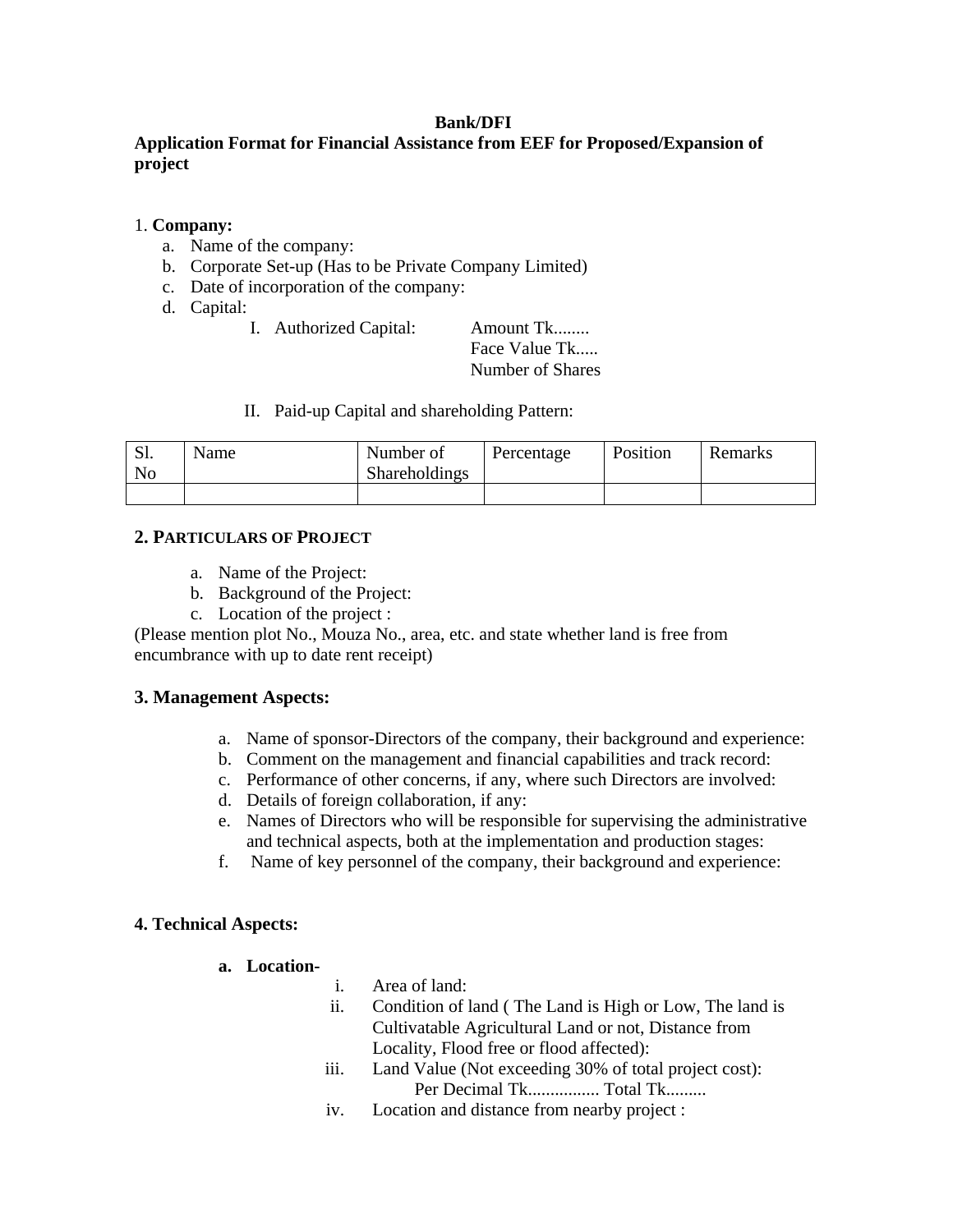## **b. Infrastructure-**

- i. Communication (in detail):
- ii. Electricity (With Connecting and Required Load and source):
- iii. Water (with source and cost details):
- iv. Gas(With Source and Cost details):
- v. Renewable energy:
- c. **Technology (** Description including availability and risk of the technology):

# d. **Civil works**

- Lay out plan of civil construction:
- Type of building and specifications of construction, covered area, estimated cost and if development of land is required, the cost thereof:
- e. **Plant and machinery** (Quotation or Pro forma Invoice of machinery to be enclosed):
	- i. Imported machinery:

| Name and      | $C&F\cos t$ Duty and |       | Other | Total Cost   Country of |        | <b>Remarks</b> |
|---------------|----------------------|-------|-------|-------------------------|--------|----------------|
| Specification |                      | Taxes | costs |                         | origin |                |
| of Machinery  |                      |       |       |                         |        |                |
|               |                      |       |       |                         |        |                |

| Name and                      | Value | Other costs | <b>Total Cost</b> | Remarks |
|-------------------------------|-------|-------------|-------------------|---------|
| Specification<br>of Machinery |       |             |                   |         |
|                               |       |             |                   |         |

# ii. Local machinery:

- iii. Erection and installation:
- iv. Technology transfer, if any:
- v. Safety provision:
- vi. Waste disposal and treatment:

# f. **Furniture and fixture:**

| Name and      | Value | Other costs | <b>Total Cost</b> | Remarks |
|---------------|-------|-------------|-------------------|---------|
| Specification |       |             |                   |         |
| of the        |       |             |                   |         |
| Furniture     |       |             |                   |         |
|               |       |             |                   |         |

## g. **Office equipment:**

| Name and Specification of | Value | Other costs | Total Cost   Remarks |  |
|---------------------------|-------|-------------|----------------------|--|
| Equipment                 |       |             |                      |  |
|                           |       |             |                      |  |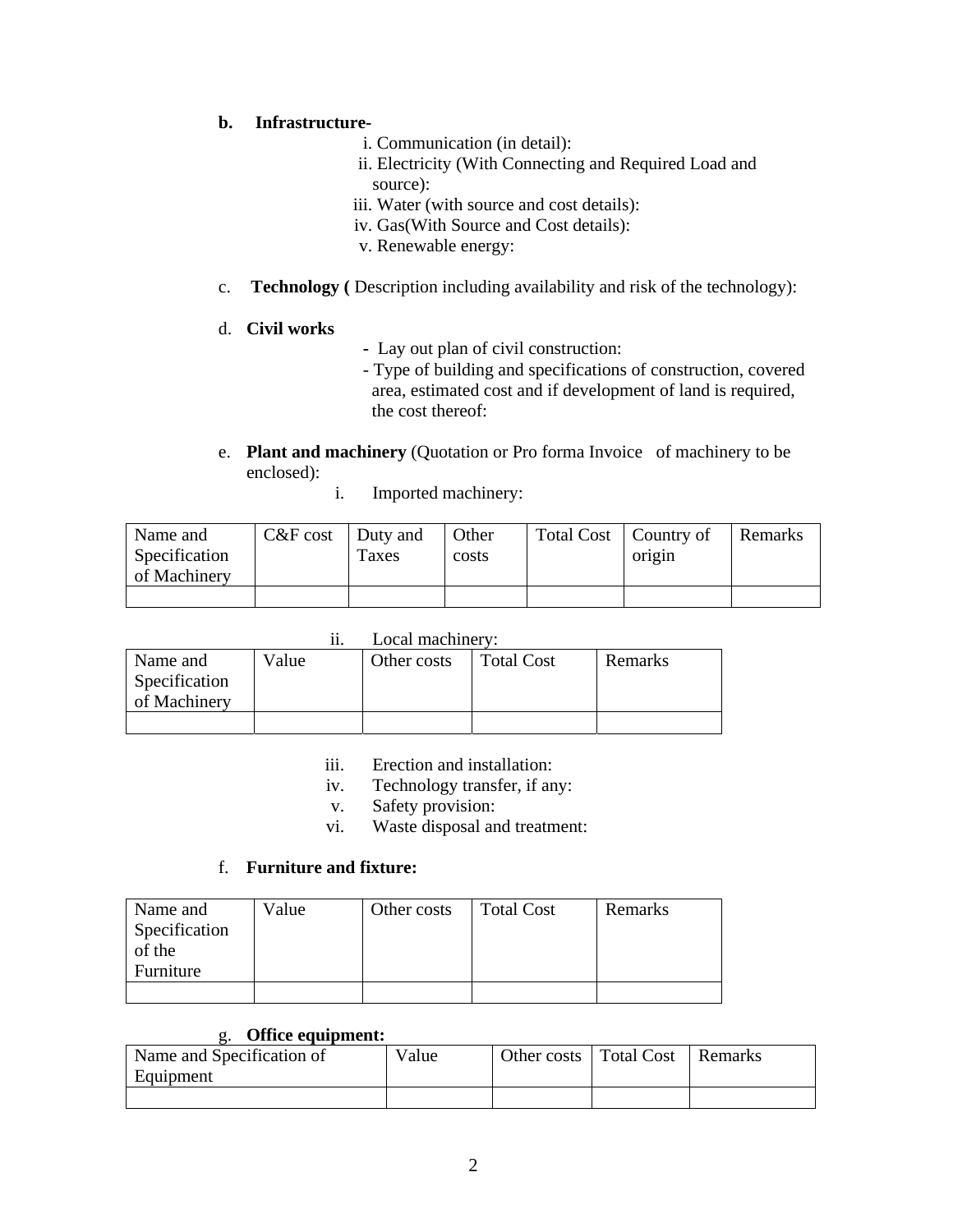# **h. Transportation in details:**

# **i. Production Flow Chart:**

**j. Products:** 

| Name of the<br>Products/Services | Jnit | Value       | Capacity Utilization<br>Annual         |                      |                     |                     |                         |                   |
|----------------------------------|------|-------------|----------------------------------------|----------------------|---------------------|---------------------|-------------------------|-------------------|
|                                  |      | Per<br>Unit | Production at<br><b>Rated Capacity</b> | 1 <sup>st</sup> Year | $\gamma$ nd<br>Year | $\sigma$ rd<br>Year | $4^{\text{th}}$<br>Year | $\leq$ th<br>Year |
|                                  |      |             |                                        |                      |                     |                     |                         |                   |

## **k. Raw and packing materials:**

i. Imported:

| Name of Raw<br>Material | Unit | $C&F\cos t$ Duty and | Taxes | Other<br>costs | <b>Total Cost</b> | Remarks |
|-------------------------|------|----------------------|-------|----------------|-------------------|---------|
|                         |      |                      |       |                |                   |         |

#### ii. Local:

| Name of Raw<br>Material | $^{\mathsf{T}}$ Init | Value | Other costs | Total Cost | Remarks |
|-------------------------|----------------------|-------|-------------|------------|---------|
|                         |                      |       |             |            |         |

#### **l. Manpower:**

 Managerial and technical: Administrative and sales: Labour: Skilled: Semi-skilled: Unskilled: (With number and salary/wage)

## m. **Implementation schedule:**

## **5. Marketing Aspets :**

- a. Products/Services:
- b. Usages of the products/services (in detail):
- c. User of the products(in detail)::
- d. Target Market (in detail):
- e. Demand Situation and Demand Forecasting (in detail):
- f. Supply Situation and Supply Forecasting (in detail):
- g. Demand Supply Gap(in detail):
- h. Competition and Competitors:
- i. Pricing
- j. Distribution Channel
- k. Promotion